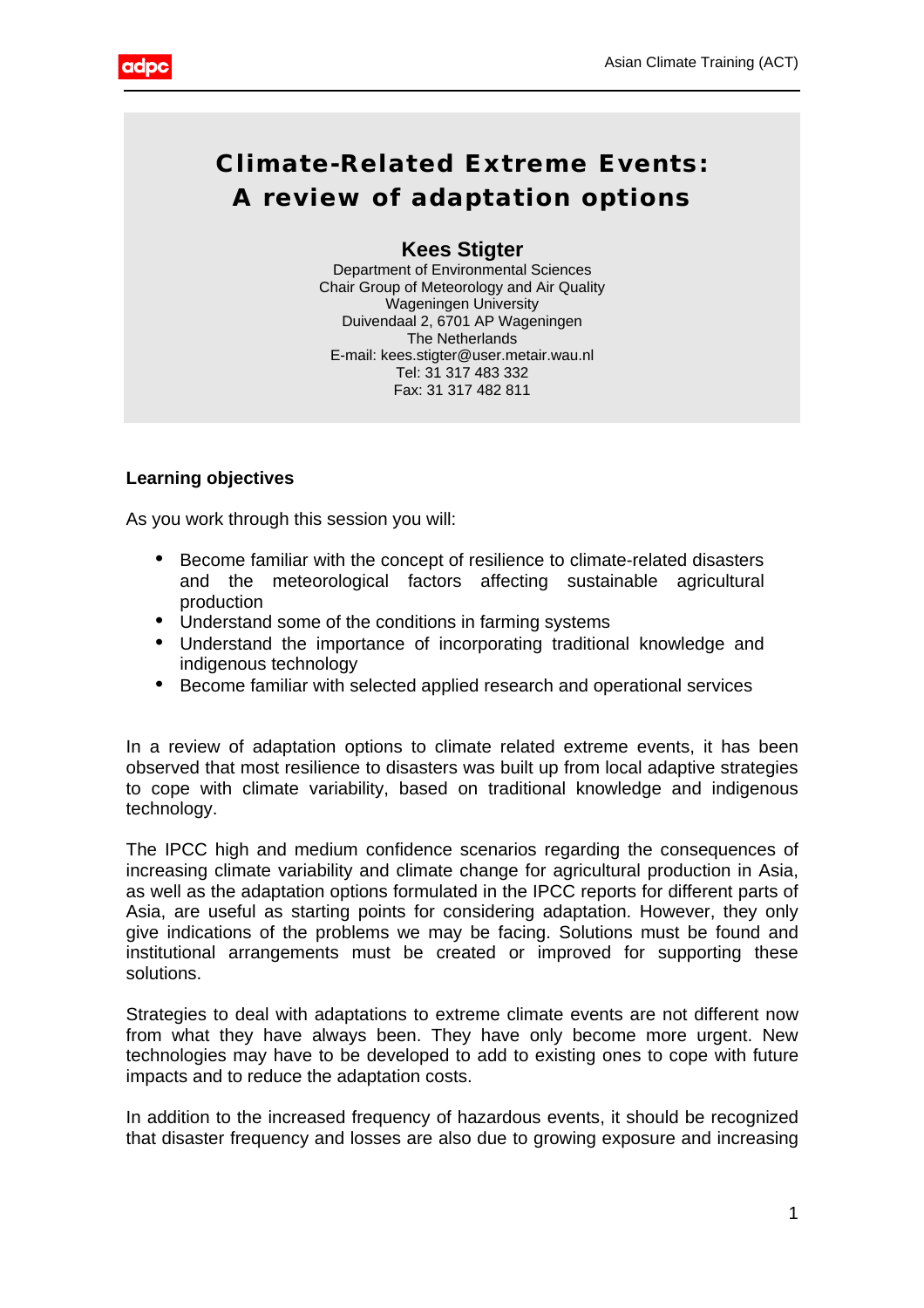



vulnerability. Adaptation options should therefore be particularly assessed for reducing vulnerability and exposure to the risks of disasters wherever possible.

The best known services to assist in adopting adaptation strategies are presently those that help reduce the impacts of natural disasters, including pests and diseases, and those of monitoring for early warning systems. They should particularly increase preparedness—getting/providing the right information, geared towards the conditions and needs of the target group. This information must be provided at the right time, through the right means, for the right purpose. These services, including the use of climate (forecast) information, are currently still rather incomplete and insufficiently beneficial to farmers.

Pilot projects and demonstration projects using climate (forecast) information for farmers' decision making carry a string of minimum conditions for potential success. These projects have been derived and reformulated using an actual successful—but still limited—case study. Most of the projects were developed through a theoretical approach.

As noted in Session 3.1 on "Opportunities to improve the use of seasonal climate forecasts", we have learned on the present subject that:

- Most resilience to disasters has been built up from local adaptive strategies to cope with climate variability, based on traditional knowledge and indigenous technology
- Other adaptation options, based on modern science and technology, must take the conditions and innovations of farmers and farming systems as a starting point to diminish risks and make these options acceptable
- Pilot projects should by demonstration enhance acceptability and lower risks for the farmers even further

One very indirect adaptation option, ie., developing services to help reduce the contributions of agricultural production to global warming, may not be effective in reducing farmers' risks from climate-related extreme events. In a WMO/CAgM meeting in Accra in 1999 scientists were of the opinion that developing countries may try to mitigate greenhouse gases in this way. However, these measures should be undertaken only in conjunction with other adaptation options that have clear advantages for their land use. They should adhere to the priorities that farmers have defined:

- Improved efficiency of fertilizer use
- Improved ruminant digestion;
- Growing biomass more efficiently (including the promotion of agro-forestry)
- Altering management of agricultural soils and rangelands.

These measures may be implemented with the added benefit of decreasing greenhouse gases or increasing their absorption.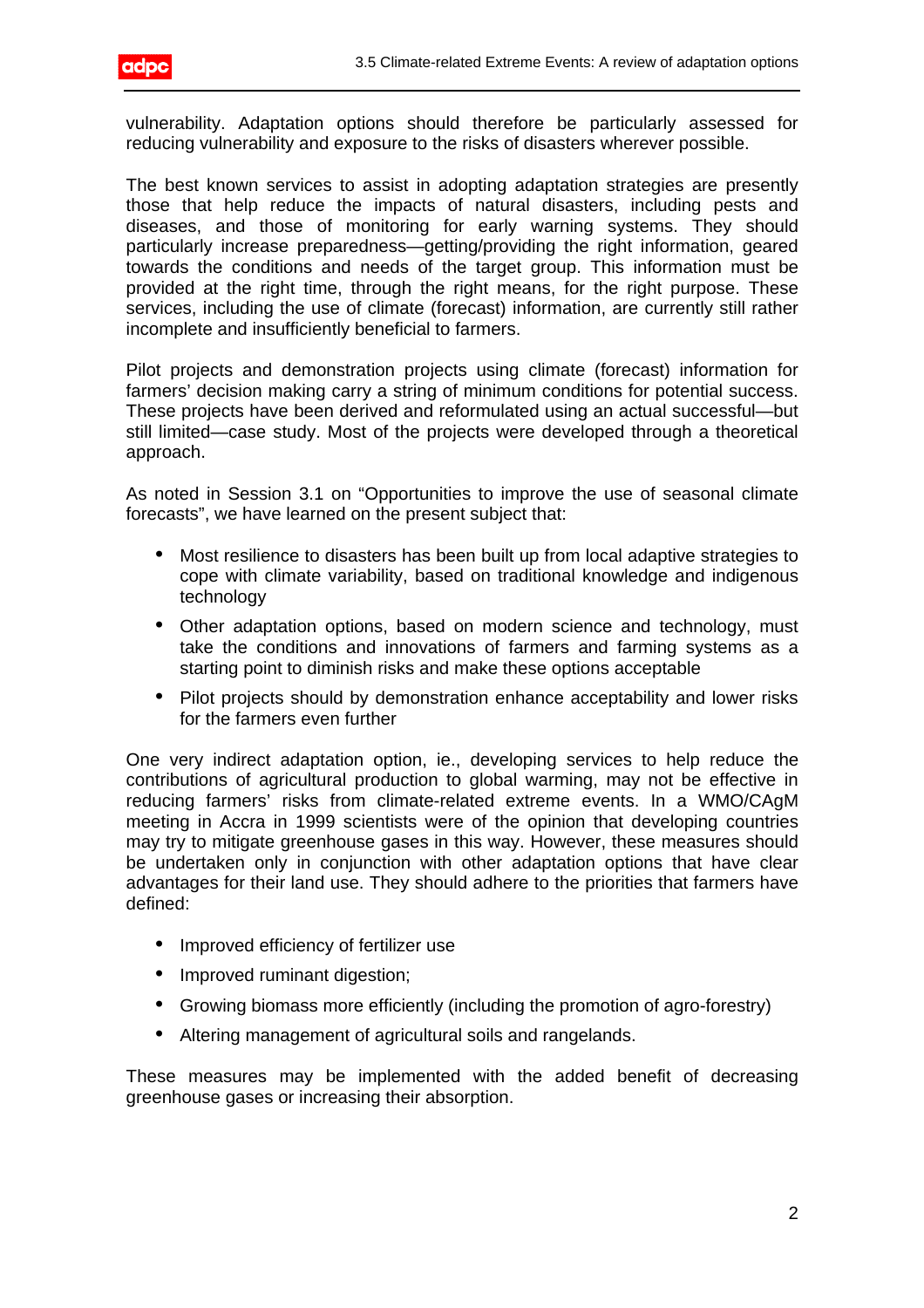

More generally one may mention the importance of Land Use Change/Land Cover Change (LULUCF) feedback situations with climate change, in which factors other than greenhouse gases play a role. These are environmental policy matters to be considered in planning at the government level.

## **Meteorological Parameters Involved in Disasters Endangering Sustainable Agricultural Production**

According to the IPCC, agricultural productivity in Asia is likely to suffer severe losses due to high temperatures, severe drought, floods, and soil degradation. The Third Assessment Report presents two high confidence scenarios:

- 1. Climate change and variability will exacerbate vulnerability to extreme climate events such as drought and floods
- 2. Crop production and aquaculture will be threatened by a combination of thermal and water stresses, sea level rise, increased flooding, and strong winds associated with intense tropical cyclones

In addition there are also two relevant medium confidence scenarios:

- 1. Increased precipitation intensity, particularly during the summer monsoon in temperate and tropical Asia, will increase the flood prone areas, while areas suffering from occasional dry spells will have more serious ones; in arid and semi-arid Asia droughts will be on the rise
- 2. Tropical cyclones could become more intense

#### **Adaptation Options**

The IPCC report mentions three very general adaptation options for agriculture in tropical Asia:

- Adjust the cropping calendar and crop rotation
- Develop and promote suitably high yielding varieties
- Develop sustainable technological options, including improving productive resources, inputs, knowledge, and services

#### **Adaptation Options for Temperate Asia**

- Soil conservation
- Heat resistant crops
- Water efficient cultivars with resistance to pests and diseases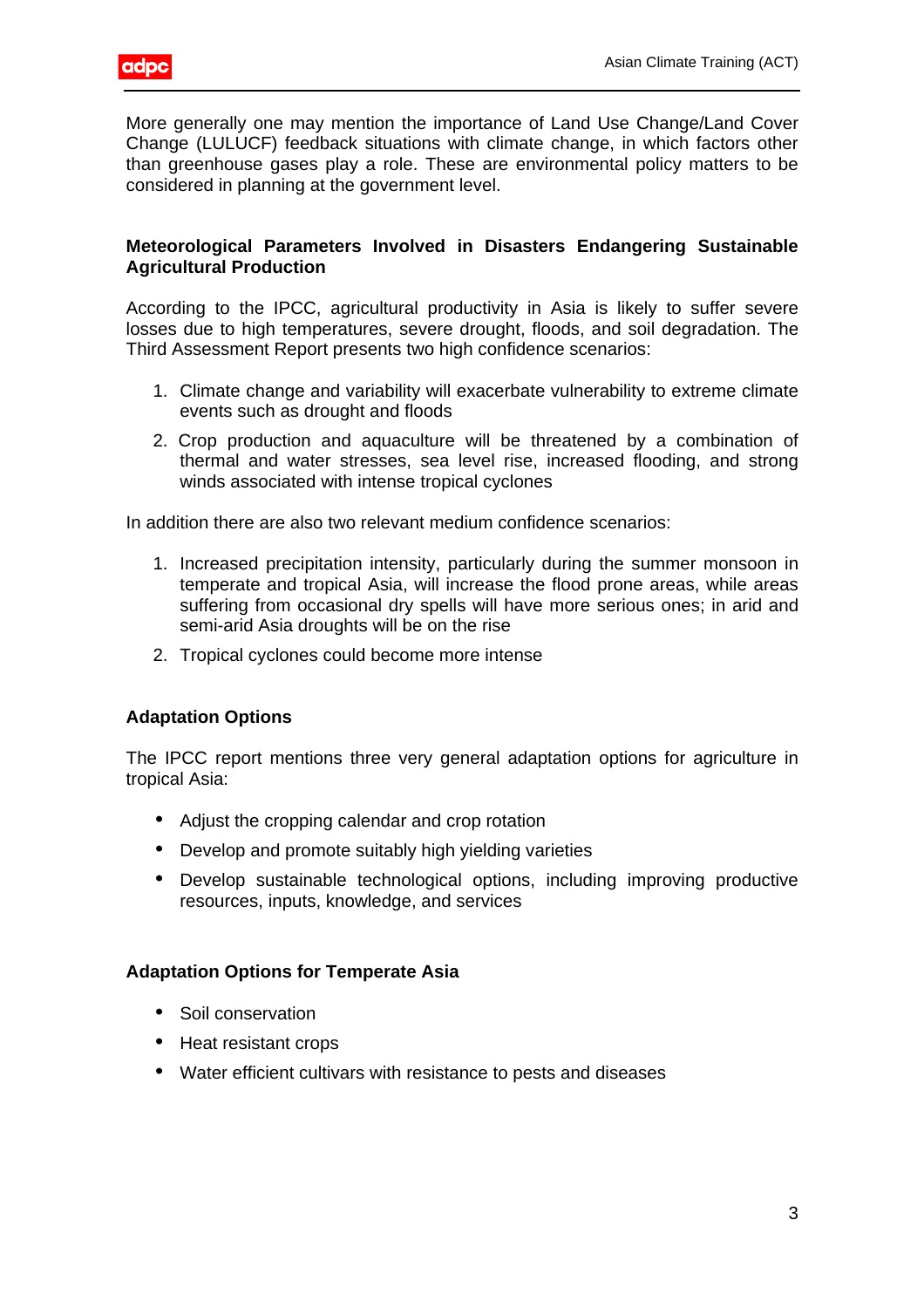

## **Adaptation Options for Arid and Semi-arid Asia**

- Protection from soil degradation
- Shift away from conventional crops

## **Adaptation Options for Water Resources**

For water resources the options mentioned (particularly for tropical Asia, but also for temperate Asiawith respect to drought and floods, which affect more people than all other natural disasters combined, also for temperate Asia) are all of importance to agriculture:

- Develop flood control management systems
- Develop drought control management systems
- Reduce future developments in flood plains
- Take appropriate measures for protection from soil erosion
- Conserve groundwater supplies
- Harvest water may be made
- Develop efficient water resources systems

#### **Application of Adaptation Options**

Is there such a thing as a general adaptation option? They are just a first choice of directions in which solutions may be found, together with institutional arrangements. In each direction, one may then get more detailed. For drought and water resources, there are agronomical adaptation measures that can be, and have been, taken. These range from the time of planting, practicing water conservation techniques, using crops with very extensive and deep rooting systems, to planting drought resistant varieties. There are also simple agro-meteorological ways in which water use efficiency of crops in drylands can be improved, e.g. tillage in the fallow period, mulching, soil moisture management with adapted fertilization, crop rotation and multiple cropping.

Adapting to changing climate conditions has in fact been done for thousands of years in the agriculture sector. The pace of change is only now more urgent. This is well illustrated by a statement on applying future adaptation measures in China to combat increasing climate variability in agriculture:

*"The response strategies include changing the topography to reduce run off, improve water uptake and reduce wind erosion, introducing artificial systems to improve water availability and to control soil erosion, changing farming practices to conserve soil moisture and nutrients, changing farm operations timing to fit new climatic conditions and using different crops or varieties to match variations in the water supply and temperature conditions. … In the course of time new technologies may have to be*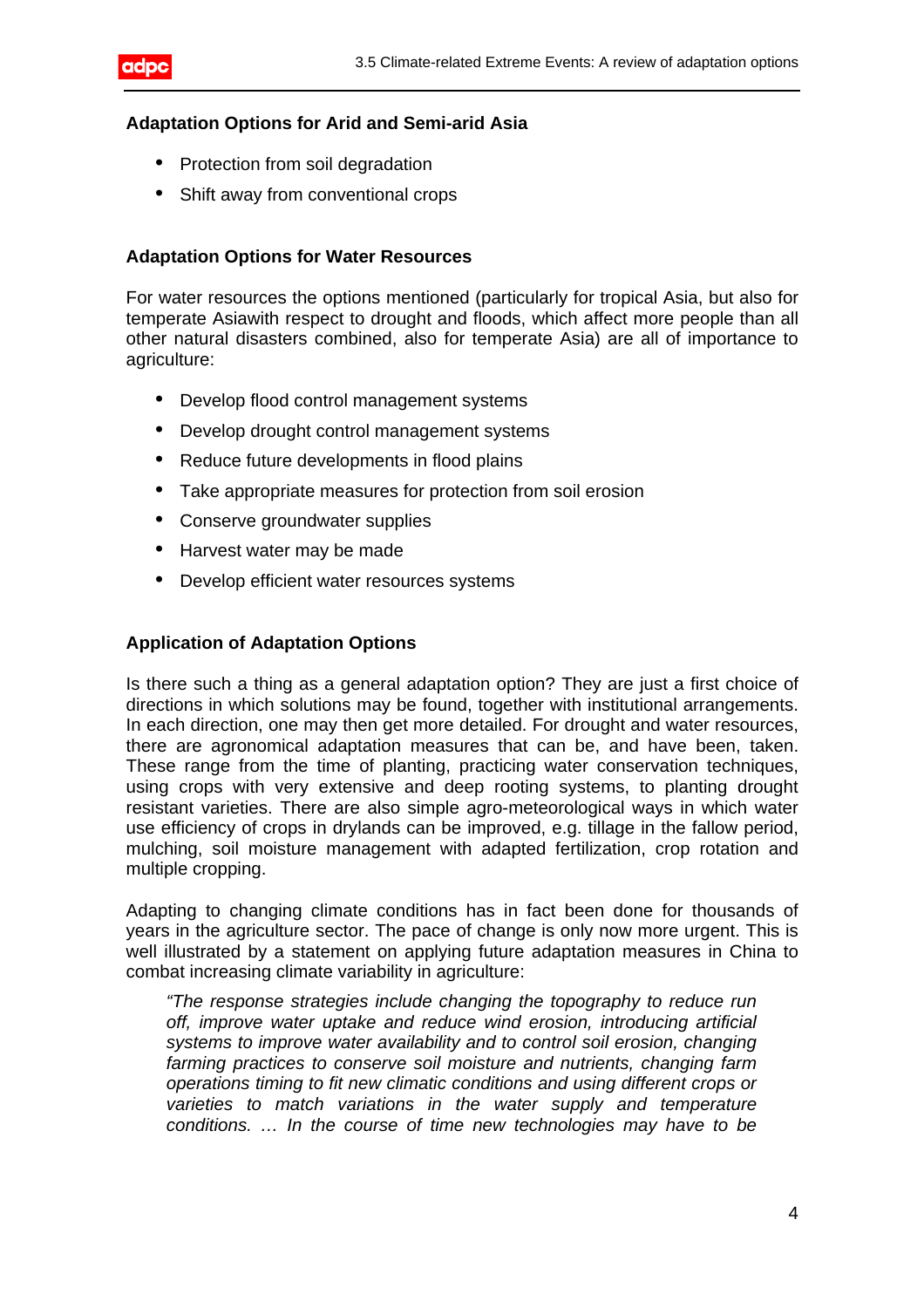

*developed to cope with anticipated impacts and to reduce the costs of adaptation."*

As soon as farmers, NGOs, governments and applied scientists have agreed on the most urgent local priorities to be tackled, the actual adaptation options in their case must be jointly determined. It is at such moments that the scenarios for increasing climate variability and climate change should be used as additional arguments for or against certain measures. The adaptation measures may make use of the options suggested, but the local conditions should prevail in the arguments. If farmers and those officially responsible for policy environments and adaptation strategies do not jointly determine the adaptation steps, then the success outlook of such strategies is limited.

For Africa and Asia, this means that adaptation options should particularly be assessed for reduction of vulnerability and of exposure to risks of disaster. However, if, for example, people are forced to use sloping land or land in rain shadows of mountains, this increases vulnerability. This cannot be combated by risk evasion, although risk reduction through cultivation measures or crop choice may help.

# **Services for Adopting Adaptation Strategies**

The further development of effective agro-meteorological services to assist farmers is needed in developing countries. Below are two examples of the priority services that may assist in the adoption of adaptation strategies. The examples come from the summary and recommendations of a WMO/CAgM Workshop on Agrometeorology in the 21st Century (Stigter et al., 2000).

*Services to Help Reduce the Impact of Natural Disasters, Including Pests and Diseases*

This type of service is useful where climatic disasters occur and users are assisted. This applies to the following cases:

- Possibilities of permanent improvements of the microclimate for crop growth
- Other aspects of action that may be taken when general information is forecasted on changes in seasonal climate patterns
- Examples of response farming

Two issues are of some particular interest. These are the factor of "preparedness" and the "public/private" debate. As to preparedness, there are examples of combating desertification (Nigeria), preparation of agro-climatic maps of disasters for planning (Malaysia), the existence of contingency plans and the availability of crisis managers for the supplies (India), broadcasting of agro-meteorological information (Mali), but also the negative examples in Vietnam and in India.

Preparedness is a matter of getting or providing the right information, geared to the conditions and needs of the target group, at the right time, with the right means, for the right purpose.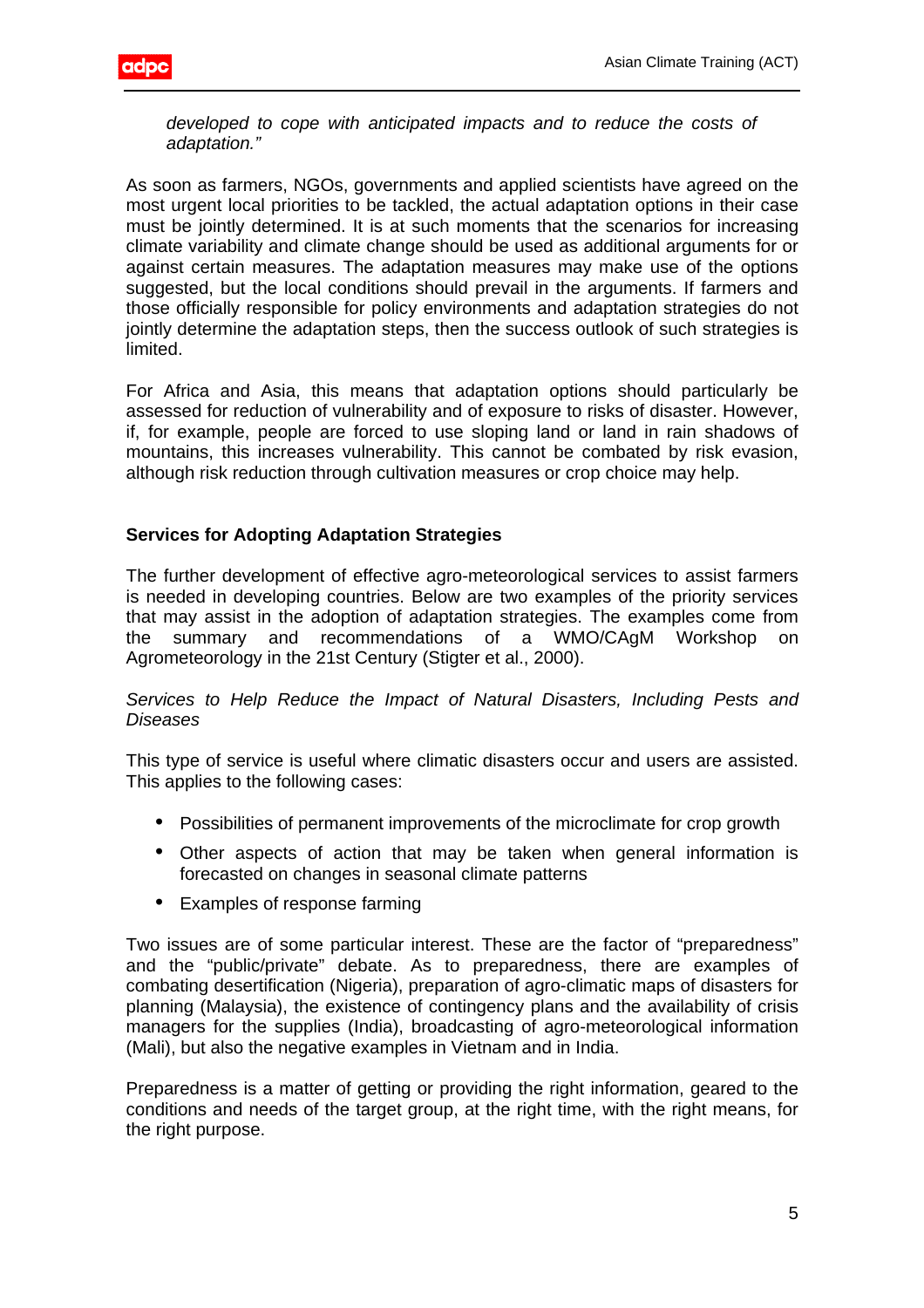

The organizational power of governments is often insufficient in practice, for various reasons, and this is the first thing that must be improved to give provincial agrometeorologists something useful they can communicate to the farmers and their extension services.

Three examples from Africa illustrate simple advisories that could easily be given but are not:

- In Nigeria, either a validated on-line determination of sufficient rainfall, or simple soil moisture measurements on the spot, could be used by a team of agro-meteorologists to determine the optimal sowing time for the farmers concerned.
- In Gambia, unseasonal rains could be forecasted and broadcasted from the incursion of polar air. This would make it possible for farmers to cover their outdoor drying peanuts, preventing a price depreciation of 40%.
- In Sierra Leone, two seasons of storms occur in which it is not possible to go out for fishing. Storm forecasting would be able to forecast seven days in advance. During these periods, 14 days of fishing produces a value of US\$400,000 on a national basis.

In these and other cases, one could contemplate the possibilities for involving private enterprises and a market approach. In Accra, people believed that disaster preparedness should remain primarily a public affair, especially since disasters occur on a national scale. Joint ventures between private capital and the government, or fully private undertakings, are feasible in pest and diseases control. This type of joint venture exists in developed countries, and small scale disaster forecasting is possible as illustrated above. The users must be able to pay for the private advisories.

# **Monitoring for "Early Warning" Systems**

Early warning systems and services have been requested under the programs of Agenda 21 (UNCED), UNCCD and WFSPA, which shows that there is much support for their implementation. Crop models with agro-meteorological components could be combined with such early warnings to provide a "Famine Early Warning System".

# *Drought*

The drought monitoring and early warning systems in Africa started after the 1972-73 droughts. Radio stations broadcasted 10-day bulletins that followed the ongoing rainy season. These bulletins contributed significantly to reducing the impacts of the 1983-84 droughts, even though those droughts were more severe.

Two drought monitoring centers have been established, one in Nairobi, Kenya, and the other in Harare, Zimbabwe. They are sub-regional climate diagnostic centers with the main objective to monitor drought and provide prognostic advice to member countries. They publish a monthly drought monitoring bulletin and a ten-day advisory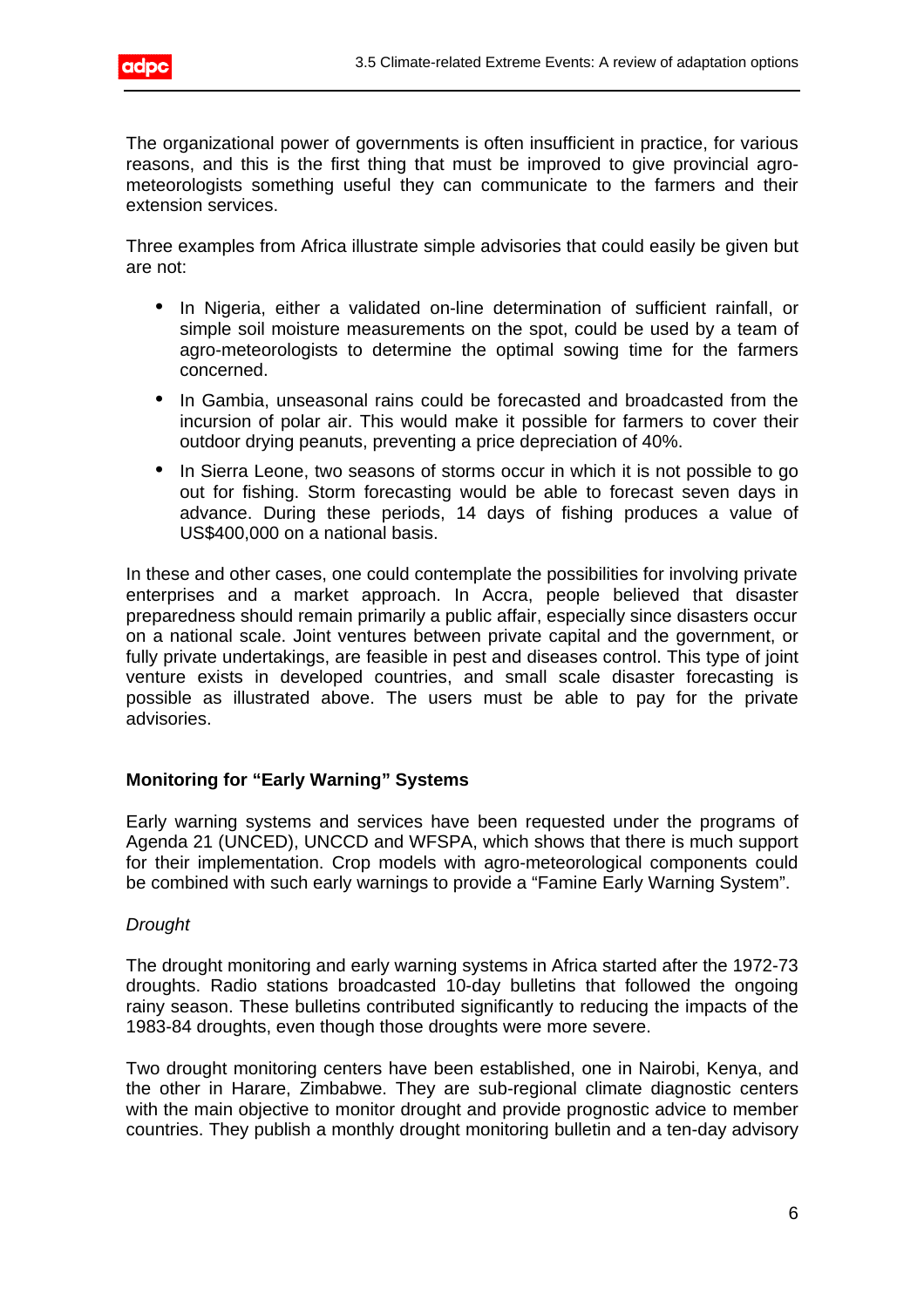

bulletin. These bulletins contain climatological summaries, drought severity indices, agro-meteorological conditions and their impacts, synoptic reviews, and outlooks.

A case study in Botswana on the use of the drought monitoring bulletin and other local information provided by agricultural demonstrators, who are closest to the farmers, concluded that a lot more work remains to be done. Until then, farmers are not yet receiving a great benefit from the information. Large-scale adaptation strategies are still mostly theoretical in nature. Nevertheless, droughts longer take farmers completely by surprise.

## *Floods*

It is interesting to note that in agro-meteorology, there is little reporting on the prevention of flood damage through improved tropical cyclone monitoring and warning systems. There are few operational ways to counteract serious floods. Traditional drainage ditches and tunnels through wheat fields have been reported in China as adaptation strategies.

#### *Desertification*

Desertification is another typical example of an issue where monitoring and warning are insufficient. Even in China, where this is a most serious issue, decades of monitoring the increasing sand storms have not led to sufficiently developed measures to draw best practices for adaptation strategies. On a smaller scale, successful measures have been developed. However, the closure of the UNEP Desertification Unit, which produced "Desertification Control Bulletins", has created a policy environment that is much less conducive to action.

Finally, improved forecasting of favorable conditions could be opportunities to take advantage of changed climate conditions. With climate forecasting, this option is already built in more easily than in the monitoring for early warning approaches. In all these aspects, the monitoring scales are of course again of great importance. One should think in long-term adaptation strategies, but in the short term, the focus could be on which adaptation measures should be taken.

# **Establishment of Pilot Projects**

The benefits of climate prediction have been demonstrated. The science and models-based seasonal predictions have produced adaptation strategies here and there in industrial countries. This is also possible under the social and economical conditions in developing countries, as was shown in India, but there has been relatively little work in this direction. Pilot projects in agro-meteorology have shown their value in Africa, although very often scaling up to larger areas or other countries leaves very much to be desired. It has also been suggested that when designing adaptation strategies, there are minimum conditions for successfully using seasonal climate predictions:

• Availability of historical data, including the variability of agricultural production, the variability of climate, and the relation between the two;